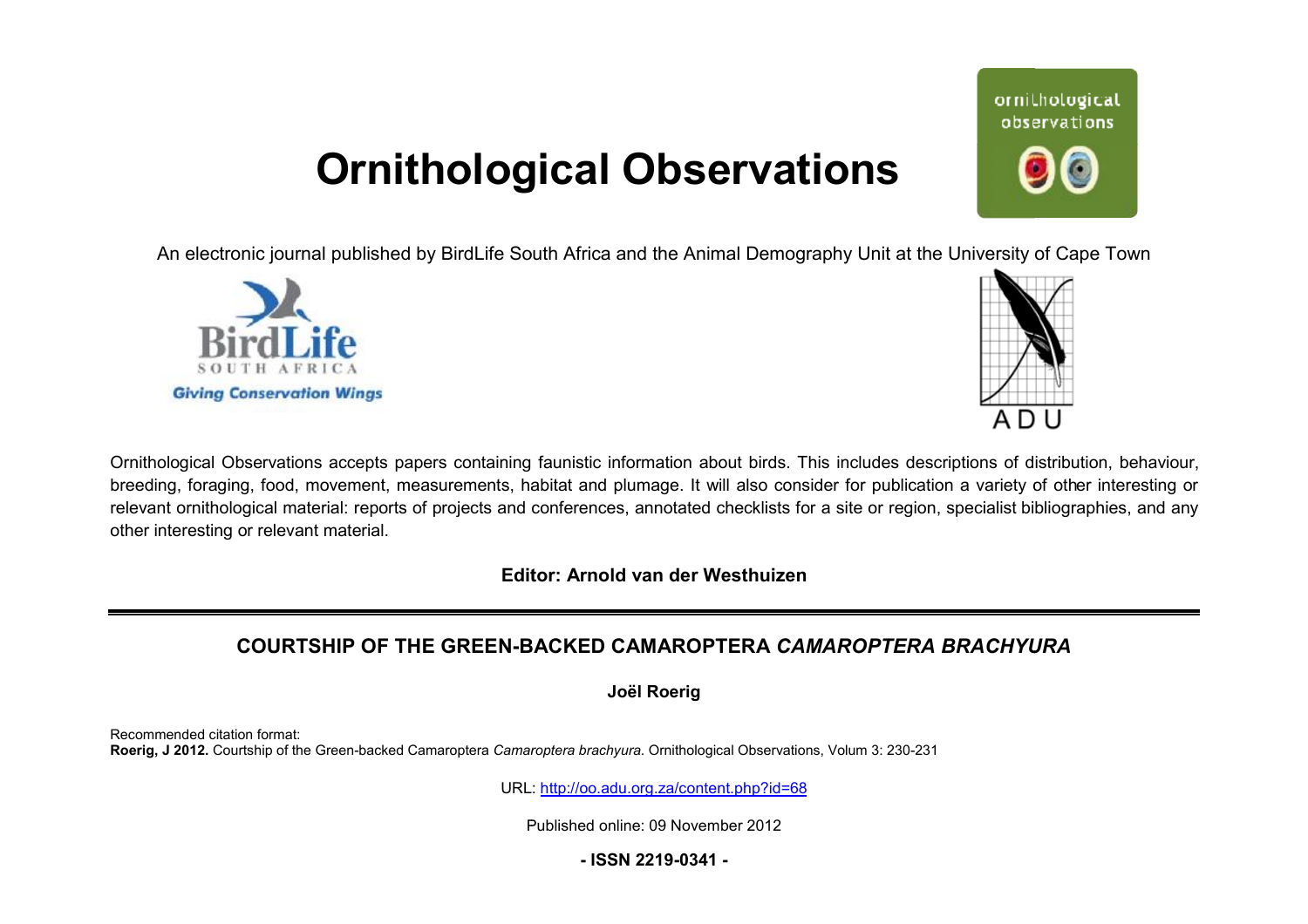#### **COURTSHIP OF THE GREEN-BACKED BACKED CAMAROPTERA** *CAMAROPTERA BRACHYUR BRACHYURA*

#### *Joël Roerig\**

#### \* Corresponding author: [roerig@gmail.com](mailto:roerig@gmail.com)

The Green-backed Camaroptera *Camaroptera brachyura* is a relatively common bird, but because it is a fairly secretive skulker in thickets and riverine bush in moist savannah woodland (Dean 2005) it is usually located by its "bleating" alarm call. Although the Green Greenbacked Camaroptera and the closely related Grey Grey-backed Camaroptera *Camaroptera brevicaudata* have an extremely large range and a population that is estimated to be increasing (Birdlife International 2012), their courtship behaviour is seldom recorded. Dean (2005) states that "in display, male flies in loop over perch, Dean (2005) states that "in display, male flies in loop over perch,<br>wings making a whirring sound", citing GL Maclean's species account in Roberts' Birds of southern Africa (1993,  $6<sup>th</sup>$  ed). Carnaby (2008) concurs that "in courtship display, the male flies or jumps with whirring wings in a 'loop flight' from his perch", possibly quoting from the same or a related source. (2008) concurs that "in courtship display, the male flies or jumps with<br>whirring wings in a 'loop flight' from his perch", possibly quoting from<br>the same or a related source.<br>Green-backed Camaropteras are monogamous and st

Green-backed Camaropteras are monogamous and strongly until December, with egg laying records ranging from September to February (Tarboton 2011). Right in the middle of this breeding season, on 5 November 2011, I witnessed a courtship and mating ritual of the Green-backed Camaroptera in the riverine vegetation in ritual of the Green-backed Camaroptera in the riverine vegetation in<br>front of chalet 6 of Vuyatela Lodge (S24°42.350' E31°32.067') in Djuma Private Nature Reserve, located in the Sabi Sand Game Reserve in the Lowveld of Mpumalanga province.

To separate recorded from remembered observations, I first quote the notes I made immediately afterwards: "Initially male chased female at high speed through shrubs, mostly Magic Guarri.



**Eig 1 – The Magic Guarri (middle) near chalet number 6 of Vuyatela Lodge**<br>ale flies or jumps with<br>possibly quoting from<br>the in which courtship and mating between two Green-backed Camaropteras<br>possibly quoting from<br>They d They don't seem to get injured. Male is calling continuously. Male then perches on horizontal branch within shrub, keeps calling and flicks wings and upright tail very quickly. He then bounces straight up and down very, very quickly – about 40 cm. He does this often and energetically. The female watches from a perch nearby and flicks her wings a little, almost like a shiver. After this the male mounts the female for less than a second and they fly off. Apparently the male flicks wings and upright tail very quickly. He then bounces straight up<br>and down very, very quickly – about 40 cm. He does this often and<br>energetically. The female watches from a perch nearby and flicks her<br>wings a little, them anymore nearby."

If memory serves me correctly, the male was using several vocalisations described by Dean, including the "loud penetrating kwit*kwit-kwit-kwit*", its bubbling (apalis-type) call and occasionally its kwit-kwit-kwit", its bubbling (apalis-type) call and occasionally its<br>"bleating" alarm call. During the spectacular, Broadbill-like bounces, the male produced "a loud *trrip* sound with wings", as described in